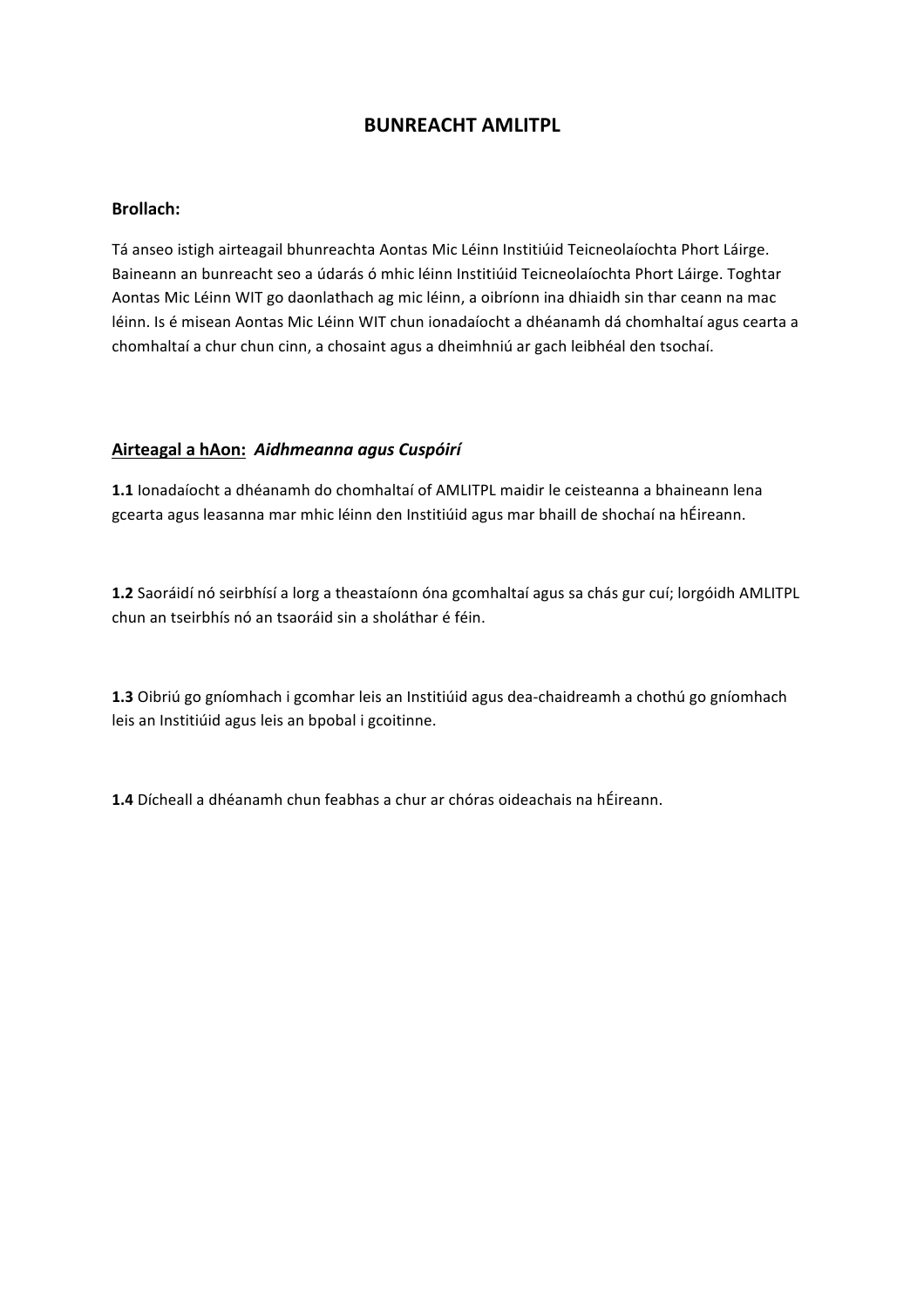### **Airteagal a Dó:** *Ballraíocht de AMLITPL*

**2.1** Beidh gach duine de na daoine seo a leanas ina gcomhaltaí iomlána de AMLITPL:

**2.1.1** Gach mac léinn cláraithe den Institiúid.

2.1.2 Oifigigh Shabóideacha Thofa.

**2.2** Beidh comhaltaí iomlána i dteideal an mhéid seo a leanas:

**2.2.1** Labhairt ag agus vóta a chaitheamh ag Cruinnithe Ginearálta, toghcháin agus reifrinn.

**2.2.2** Toghchán a lorg ar leibhéal ar bith.

**2.2.3** Seirbhísí agus acmhainní AMLITPL a bheith curtha ar fáil dóibh.

2.3 Tá gach mac léinn páirtaimseartha ina gcomhaltaí de AMLITPL ach ní féidir leo seasamh sa toghchán d'aon phost in AMLITPL.

**2.4** Beidh catagóir de bhallraíocht ann, chomh maith, ar a dtugtar ballraíocht oinigh:

**2.4.1** Beidh na daoine seo a leanas ina gcomhaltaí oinigh:

**2.4.2** Na hiaroifigigh Shabóideacha go léir.

**2.4.3** Daoine aonair a bheartaíonn an fheidhmeannacht agus a dhaingnigh comhairle AMLITPL.

**2.5** Bíonn comhaltaí oinigh i dteideal labhairt ag cruinnithe ginearálta. Ní bheidh siad i dteideal vóta a chaitheamh ag aon chruinniú, toghchán ná reifrinn a chuireann AMLITPL ar siúl ná toghadh a lorg ar leibhéal ar bith, mura ndéantar mac léinn cláraithe lánaimseartha de chomhalta oinigh amach anseo.

**2.6** Ní ghearrann AMLITPL táille bhallraíochta agus braitheann sé ar ioncam a ghiniúint agus blocdheontas a leithdháileann an Institiúid chun a ghníomhaíochtaí a chistiú.

2.7 Féadfaidh aon mhac léinn a roghnú gan aon bhaint a bheith aige/aici le AMLITPL trí Uachtarán AMLITPL a chur ar an eolas ar ríomhphost gur mian leis an mac léinn amhlaidh a dhéanamh. Ar an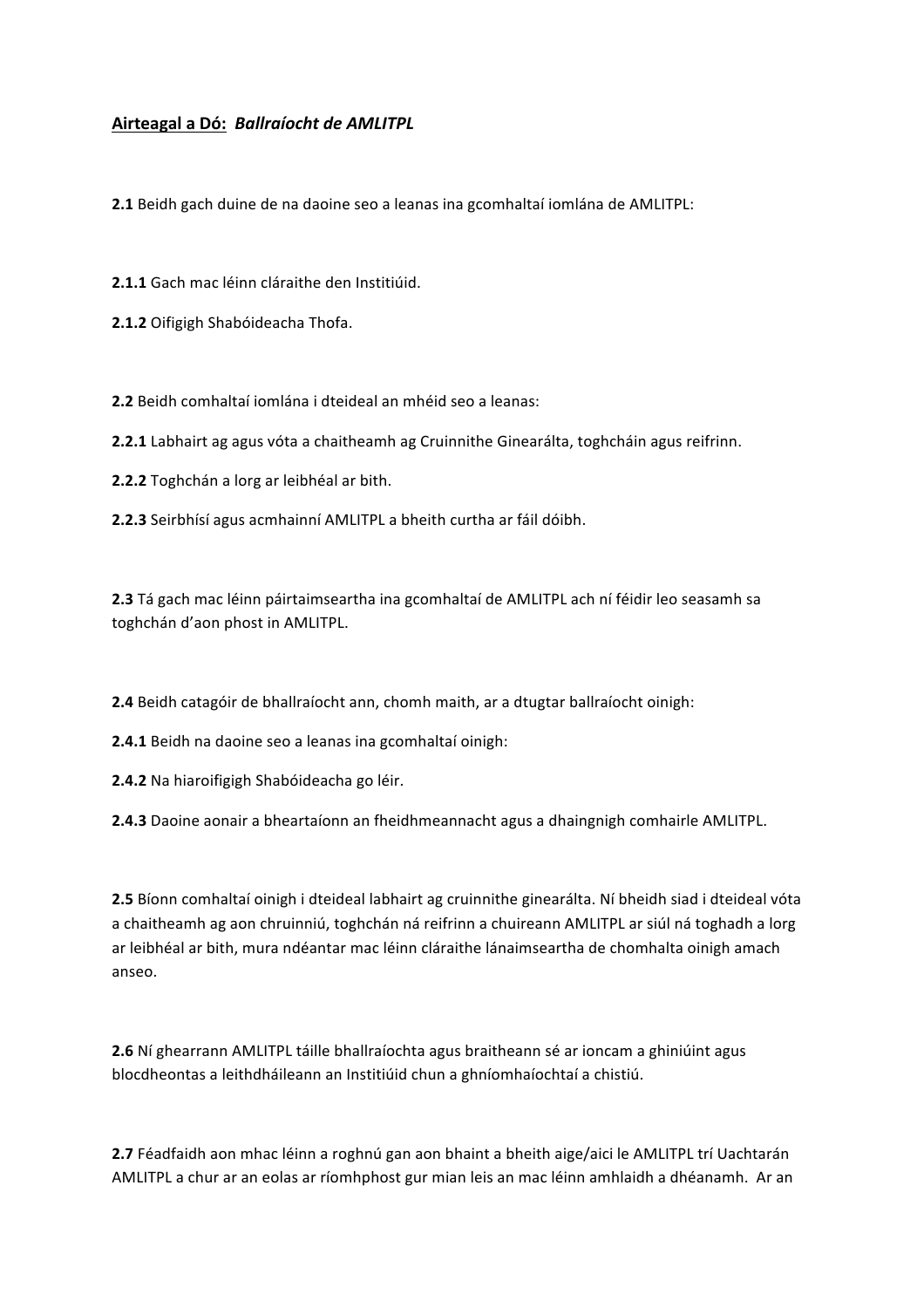bhfógra sin a fháil, rachaidh AMLITPL i mbun na mbeart, a fhad agus go mbíonn smacht ag AMLITPL orthu nó go mbíonn cumhacht soláthair ag AMLITPL orthu, chun ainm agus sonraí teagmhála an mhic léinn a bhaint ó chlár an toghcháin agus ó bhunacha(i)r s(h)onraí c(h)umarsáide AMLITPL. Tá AMLITPL tiomanta tacú le mic léinn uile na hInstitiúide cé acu má bhíonn nó mura mbíonn baint acu le AMLITPL agus, d'ainneoin fógra dícheangail a fháil, beidh an Institiúid ar fáil chun tacú le haon mhac léinn dícheangailte, dá mba mhian leis an mac léinn go ndéanfaidh an Institiúid amhlaidh ina dhiaidh sin.

**2.8** Nuair a bhíonn Aontas na Mac Léinn cleamhnaithe le haon eagraíocht(aí), ní bheidh na cleamhnuithe sin ina gceangal ar Aontas na Mac Léinn a fhad agus nach sáraítear airteagail an bhunreachta seo.

### **Airteagal a Trí:** *Struchtúir AMLITPL*

**3.1** Déantar gach bunreacht roimhe seo a chúlghairm, leis seo. Déantar ballraíocht, toghcháin, ceapacháin agus beartais ar glacadh leo faoi bhunreachtanna roimhe seo a dhaingniú, leis seo, agus leanfaidh siad a bheith i bhfeidhm faoi réir théarmaí an bhunreachta seo. Má thagann aon choimhlint chun solais, beidh forlámhas ag an mbunreacht seo.

**3.2** Tabharfar faoi bhainistíocht ghinearálta AMLITPL ar cheithre leibhéal:

- 1. Reifreann.
- 2. Cruinnithe Ginearálta.
- 3. Comhairle AMLITPL.
- 4. Feidhmeannacht AMLITPL.

### **Airteagal a Ceathair:** *Reifreann.*

**4.1** Ní féidir an bunreacht seo, an brollach, sainmhínithe, saoráil faisnéise agus airteagail a athrú ach trí reifreann.

- **4.2** Ní féidir reifreann a ghairm ach:
- **4.2.1** Ag tromlach dhá thrian de chomhairle AMLITPL le córam.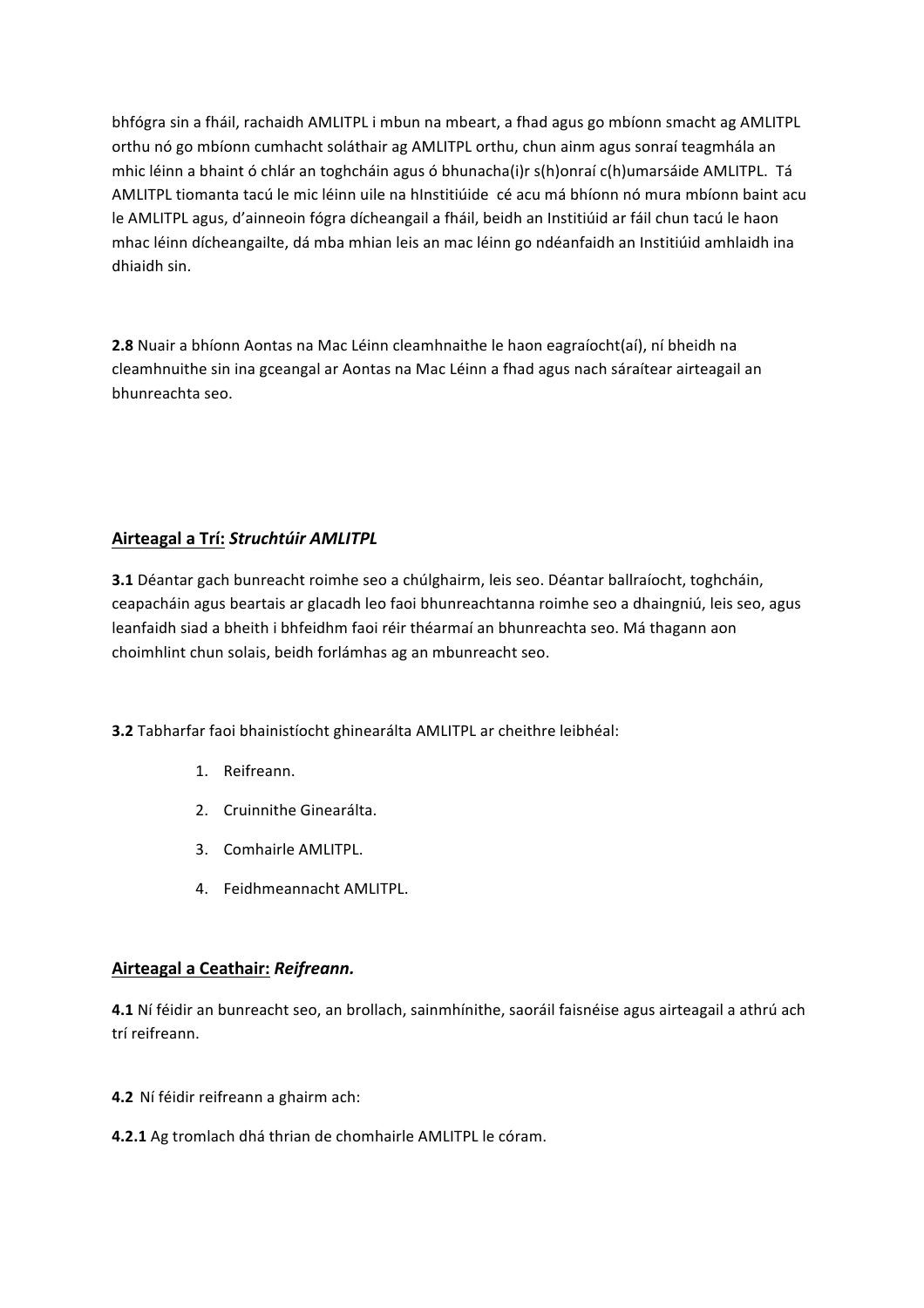**4.2.2** Ag achainí 350 comhalta de AMLITPL ina luaitear cuspóir an reifrinn agus a sholáthraíonn dréachtcheist a chur ar na comhaltaí sa reifreann (ar féidir é a athrú i ndiaidh an achainí a fháil chun aon chomhairle dlí a chomhlíonadh a lorg AMLITPL.) Caithfear an Achainí a chur faoi bhráid Ceann Comhairimh AMLITPL.

**4.3** Déanfar cinneadh ar reifreann trí thromlach simplí.

4.4 Beidh córam 15% de na toghthóirí bailí ag teastáil chun go mbeidh toradh reifrinn bailí.

**4.5** Beidh reifrinn ceangailteach ar gach comhlacht de chuid AMLITPL agus ní féidir aon reifreann eile a chur ar siúl ar an tsaincheist chéanna d'fhad na bliana acadúla.

**4.6** Déanfar reifreann a ghairm laistigh de 10 lá oibre i ndiaidh go ndéantar achainí leis an gCeann Comhairimh. Ní chuirfear reifreann ar siúl tráth nach luaithe ná dhá sheachtain téarma acadúil agus tráth nach déanaí ná ceithre seachtaine acadúla i ndiaidh go ndearnadh é a ghairm.

**4.7** Cuirfear gach rún do reifrinn in airde ag láithreacha feiceálacha ar fud na láithreacha go léir san Institiúid ar a laghad cúig lá léachtóireachta sula mbeidh an reifreann ar siúl.

# **Airteagal a Cúig:** *Cruinniú Ginearálta*

**5.1** Is é an cuspóir a bheidh ag Cruinniú Ginearálta:

**5.1.1** Déileáil le saincheisteanna atá ina n-ábhar buartha ag comhaltaí AMLITPL.

**5.1.2** Déileáil le ceisteanna a chuir Cruinniú AMLITPL faoi bhráid an Chruinnithe Ghinearálta.

**5.2** Is féidir leo seo a leanas Cruinnithe Ginearálta a ghairm:

- 1. Uachtarán AMLITPL.
- 2. Feidhmeannacht AMLITPL.
- 3. Tromlach chomhairle AMLITPL le córam.
- 4. Achainí a shínigh 300 comhalta de AMLITPL, ina luaitear cuspóir an Chruinnithe Ghinearálta.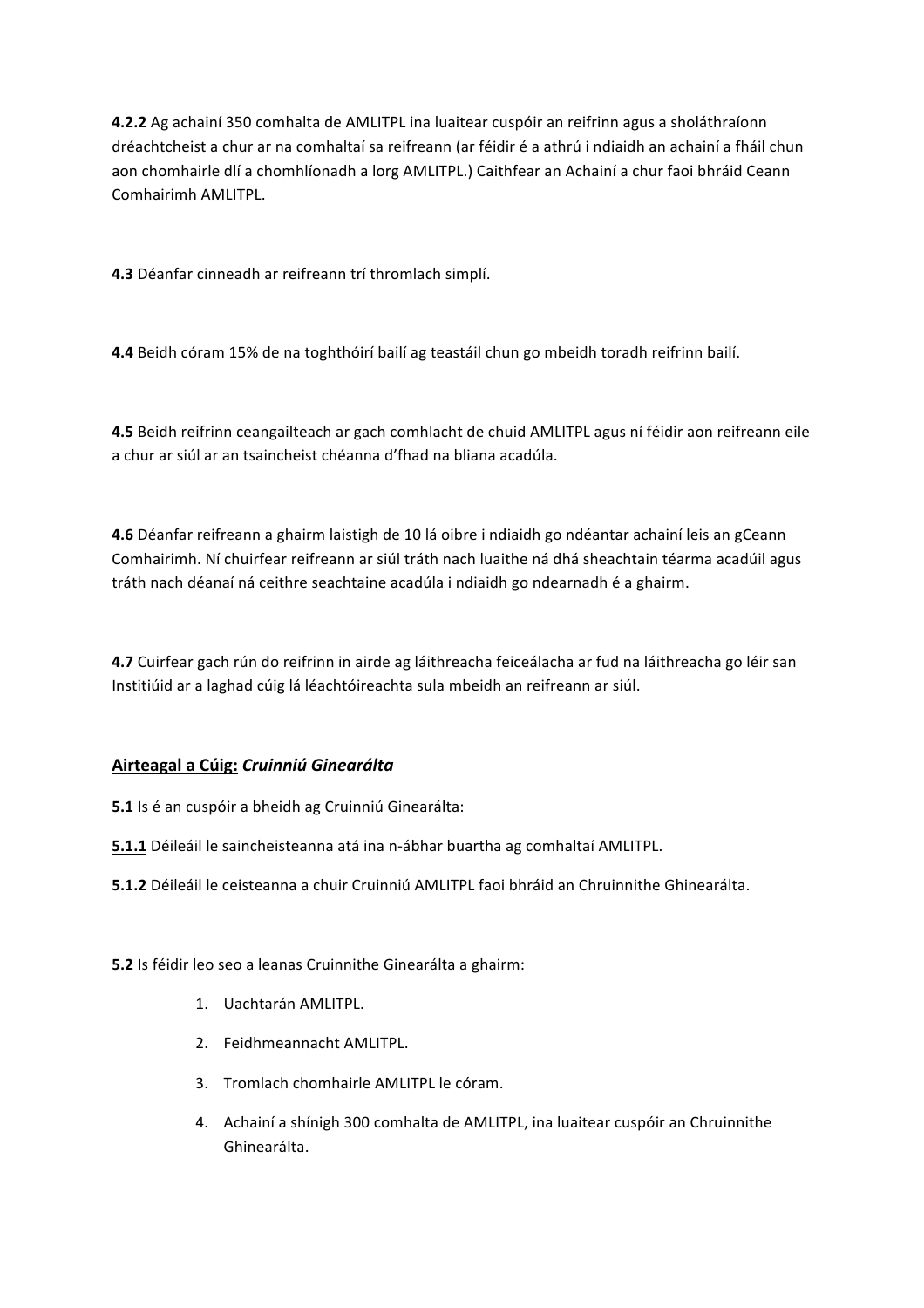**5.3** Is éard a bheidh sa chóram do chruinniú ginearálta 50 comhalta de AMLITPL.

**5.3.1** Mura mbaintear an córam amach do chruinniú ginearálta, is féidir an mír ar chlár cruinnithe a chur faoi bhráid na chéad Chomhairle d'Ionadaithe Ranga eile.

### **Airteagal a Sé:** *Comhairle na nIonadaithe Ranga*

**6.1** Beidh comhlacht ionadaíoch ann, a dheimhneoidh beartas AMLITPL agus sainordú Fheidhmeannacht AMLITPL, faoi réir an bhunreachta seo agus chinntí an Chruinnithe Ghinearálta agus reifreann. Tabharfar Comhairle AMLITPL ar an gcomhlacht seo agus casfaidh siad ar a chéile ceithre huaire, ar a laghad, agus 6 huaire, ar a mhéid, gan comhairlí éigeandála a áireamh, i rith na bliana acadúla.

6.2 Is éard a bheidh i gComhairle AMLITPL Feidhmeannacht AMLITPL agus ionadaithe tofa gach ranga chláraithe san Institiúid.

**6.3** Beidh ar a laghad ionadaí amháin tofa i ngach rang agus beidh 30 mac léinn nó níos lú sa rang sin. Moltar do ranganna ina bhfuil breis agus 30 mac léinn an dara hionadaí ranga a bheith acu.

**6.4** Is ionann a bheidh an córam agus 20% de chomhaltaí tofa Chomhairle AMLITPL.

**6.5** Is féidir leis na daoine seo a leanas cruinniú éigeandála Chomhairle AMLITPL a ghairm:

- 1. Uachtarán AMLITPL.
- 2. Feidhmeannacht AMLITPL.
- 3. 20% de chomhaltaí Chomhairle AMLITPL i ndiaidh achainí scríofa a chur faoi bhráid Uachtarán AMLITPL, ina luaitear cuspóir an chruinnithe.

**6.6** Fógrófar gach cruinniú de Chomhairle AMLITPL ar a laghad cúig lá roimh an gcruinniú.

**6.7** Caithfear rúin le haghaidh plé a chur san áireamh, chomh maith leis an bhfógra scríofa a thugtar faoi chruinniú Chomhairle AMLITPL ar a laghad cúig lá roimh an gcruinniú.

**6.7.1** Is féidir rúin éigeandála a thabhairt chun solais faoi Chlár Cruinnithe.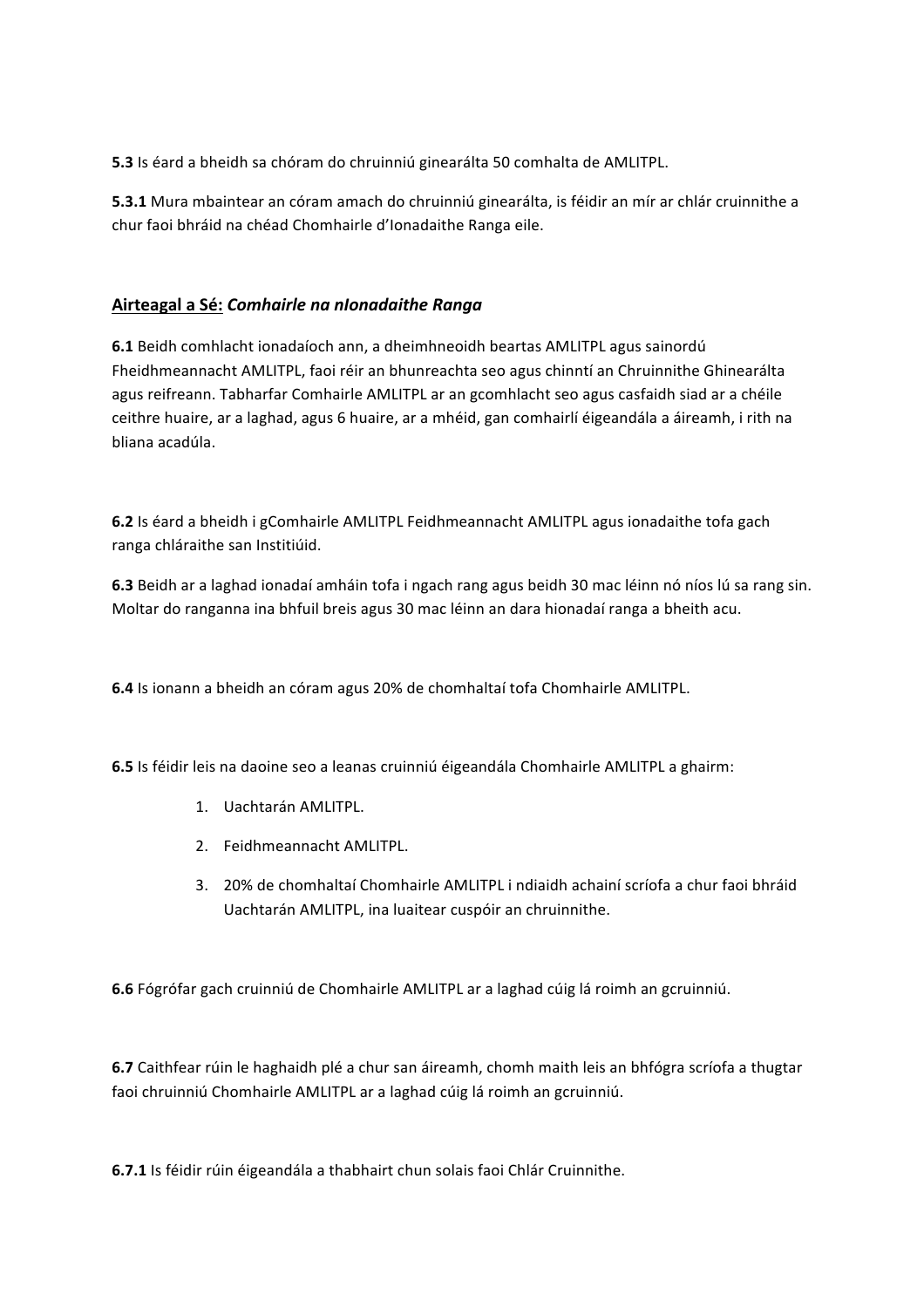**6.8** Duine seachtrach a bheidh i gCathaoirleach Chomhairle na nIonadaithe Ranga atá daingnithe ag Comhairle na nIonadaithe Ranga ag chéad chruinniú na bliana.

**6.8.1** In éagmais an chathaoirligh, ceapfar ionadaí ainmnithe ranga.

**6.9** Cuirfear tuarascáil airgeadais bhliantúil faoi bhráid Chomhairle na nIonadaithe Ranga ag cruinniú deiridh na bliana acadúla.

### **Airteagal a Seacht:** *An Fheidhmeannacht*

**7.1** Beidh Feidhmeannacht AMLITPL ann.

**7.2** Beidh sí freagrach as an méid seo a leanas:

**7.2.1** Tionscnamh agus forbairt bheartas AMLITPL.

**7.2.2** Tabhairt faoi chinntí an Chruinnithe Ghinearálta, Chomhairle na nIonadaithe Ranga agus reifreann.

**7.2.3** Foireann a cheapadh go foirmiúil.

**7.2.4** Tabhairt faoi na feidhmeanna sin a bhféadfadh Uachtarán AMLITPL iarraidh orthu a dhéanamh.

**7.2.5** I gcás comhionannas vótaí, beidh an vóta réitigh ag an Uachtarán.

**7.3** Is éard a bheidh i bhFeidhmeannacht AMLITPL:

- 1. Uachtarán AMLITPL.
- 2. Leas-Uachtarán AMLITPL / Oideachais.
- 3. Leas-Uachtarán AMLITPL / Leas.
- 4. An tOifigeach Cumarsáide.
- 5. An tOifigeach Siamsaíochta.
- 6. Oifigeach na Mac Léinn Lánfhásta.
- 7. Oifigeach na Mac Léinn Iarchéime.
- 8. Oifigeach na Mac Léinn Idirnáisiúnta.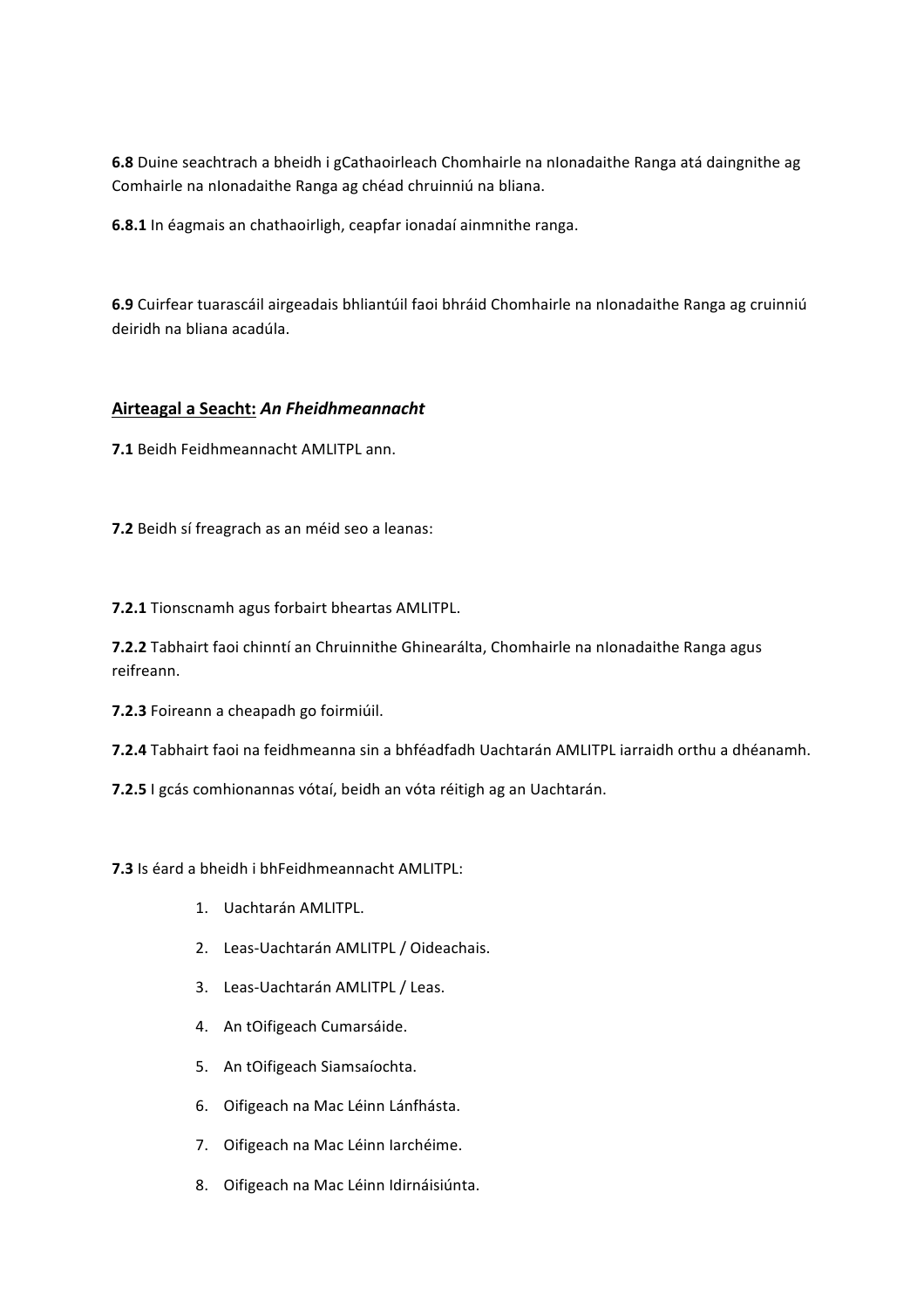- 9. Ionadaí na Chéad Bhliana.
- 10. Tionólaithe Scoile ó gach scoil den Institiúid.

**7.4** Beidh Uachtarán AMLITPL ina P(h)ríomhoifigeach Feidhmiúcháin agus ina p(h)ríomhurlabhraí do AMLITPL agus beidh sé/sí freagrach as an méid seo a leanas:

- 1. Ionadaíocht.
- 2. Airgeadas.
- 3. Eagrú agus bainistíocht fhoireann AMLITPL agus Fheidhmeannacht AMLITPL.
- 4. Beartas a mhaoirsiú agus a threorú.
- 5. Beidh Uachtarán AMLITPL ina p(h)ríomh-léirmhínitheoir den bhunreacht seo faoi réir achomhairc ón mBord Achomhairc.
- 6. Beidh Uachtarán AMLITPL ina c(h)athaoirleach ar na comhlachtaí seo a leanas de AMLITPL:
- 1. Cruinnithe Fheidhmeannacht AMLITPL.
- 2. Cruinnithe Ginearálta.
- 3. An obair bhreise nó eile sin a shainordóidh an Chomhairle nó Cruinnithe Ginearálta.
- **7.5** Beidh an Leas-Uachtarán Oideachais freagrach as na limistéir seo a leanas:
	- 1. Cásobair agus beartas oideachais.
	- 2. Deontais mic léinn.
	- 3. Cúnamh a thabhairt d'fhostaíocht agus gairmeacha beatha mic léinn.
	- 4. Ionadaithe Ranga.
	- 5. An obair bhreise nó eile sin a shainordóidh an Chomhairle nó Cruinnithe Ginearálta nó a leithdháilfidh an tUachtarán.

**7.6** Beidh an Leas-Uachtarán Leasa freagrach as na limistéir seo a leanas:

- 1. Cásobair agus beartas Leasa agus Comhionannais.
- 2. Airgeadas mic léinn.
- 3. Cóiríocht.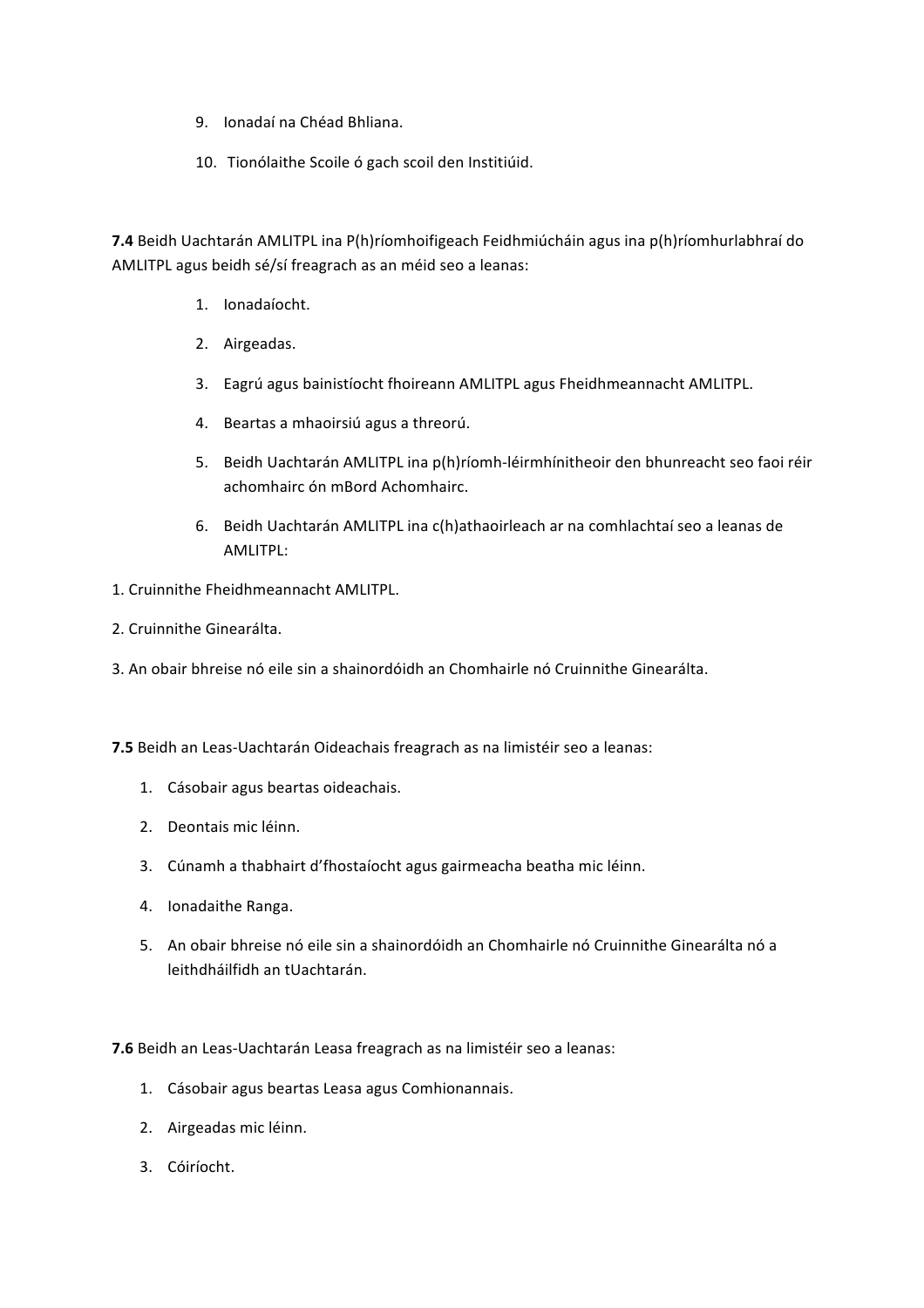- 4. Sláinte ghinearálta.
- 5. Sábháilteacht agus slándáil mic léinn.
- 6. An obair bhreise nó eile sin a shainordóidh an Chomhairle nó Cruinnithe Ginearálta nó a leithdháilfidh an tUachtarán.

**7.7** Gníomhóidh an tOifigeach Cumarsáide mar rúnaí leis na comhlachtaí seo a leanas de chuid AMLITPL:

- 1. Feidhmeannacht AMLITPL.
- 2. Cruinnithe Ginearálta.
- 3. Comhairle na nIonadaithe Ranga.

Beidh an tOifigeach Cumarsáide freagrach, chomh maith, as miontuairiscí a chur i gcuntas ó gach cruinniú de chuid AMLITPL agus iad seo a chur faoi bhráid Uachtarán AMLITPL.

**7.7** Beidh an tOifigeach Cumarsáide freagrach as fógairt agus as feasacht ar na comhlachtaí seo a leanas de chuid AMLITPL:

- 1. Feidhmeannacht AMLITPL.
- 2. Comhairle na nIonadaithe Ranga.
- 3. Cruinnithe Ginearálta.
- 4. Imeachtaí agus gníomhaíochtaí.

**7.7.2** B'fhéidir go mbeidh an tOifigeach Cumarsáide freagrach as an obair bhreise nó eile sin a shainordóidh an Chomhairle nó Cruinnithe Ginearálta nó a leithdháilfidh an tUachtarán.

**7.8** Beidh an tOifigeach Siamsaíochta freagrach as an méid seo a leanas:

Imeachtaí agus gníomhaíochtaí i rith an lae agus an tráthnóna a chuirtear ar siúl in AMLITPL i limistéar na siamsaíochta i gcomhar le Feidhmeannacht AMLITPL, leis na hOifigigh Shabóideacha go príomha.

B'fhéidir go mbeidh an tOifigeach Siamsaíochta freagrach as an obair bhreise nó eile sin a shainordóidh an Chomhairle nó Cruinnithe Ginearálta nó a leithdháilfidh an tUachtarán.

**7.9** Beidh an tOifigeach Iarchéime freagrach as an méid seo a leanas: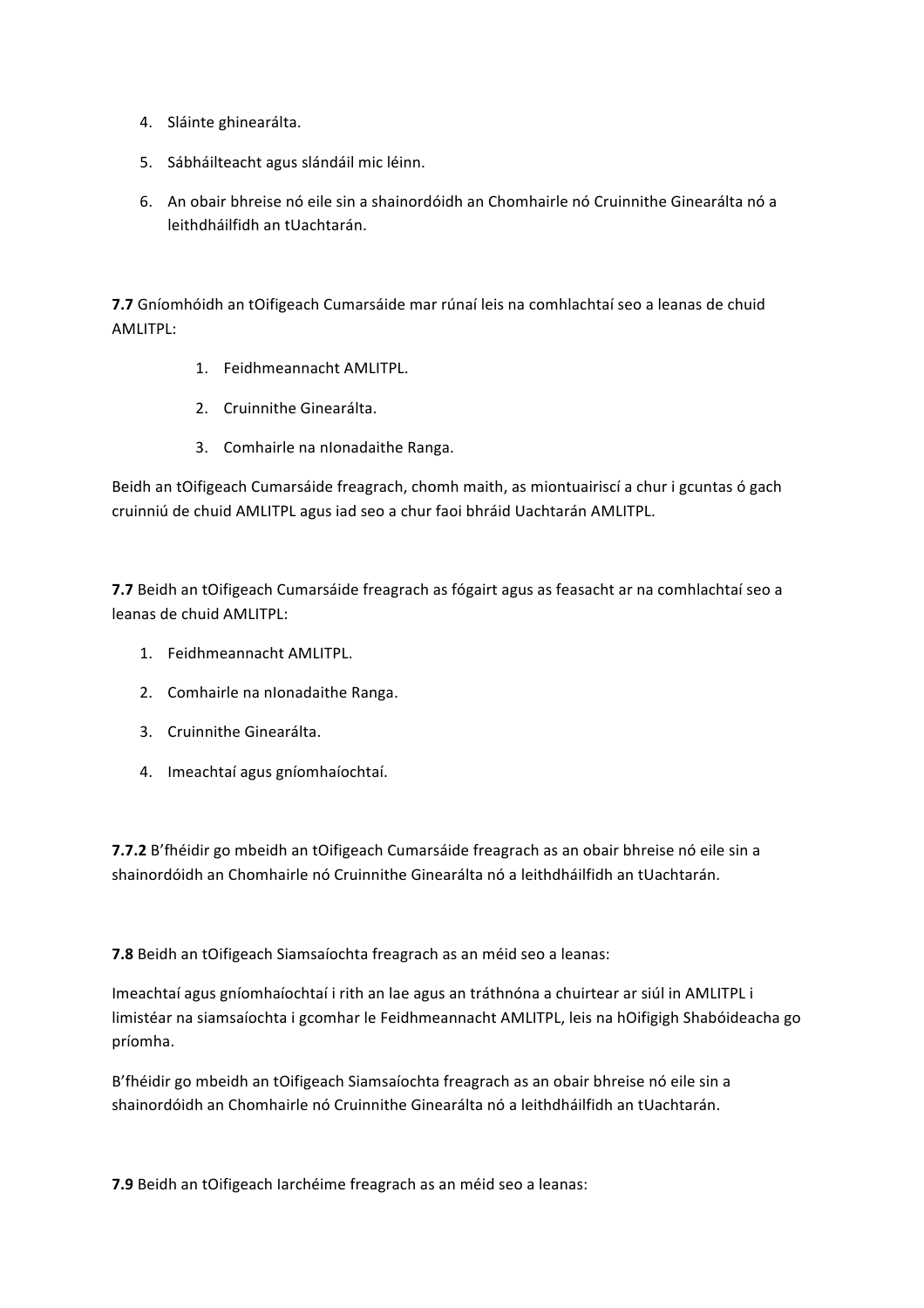**7.9.1** Ionadaíocht a dhéanamh do mhic léinn Iarchéime laistigh d'Aontas na Mac Léinn.

**7.9.2** Tá na freagrachtaí seo a leanas ar an Oifigeach Iarchéime:

**7.9.2.1** Beidh sé/sí ina c(h)athaoirleach ar agus déanfaidh sé/sí maoirseacht ar oibriú an Ghrúpa Oibre Iarchéime.

**7.9.2.2** Oibreoidh sé/sí le hOifigigh Shabóideacha lena chinntiú go ndéantar ionadaíocht do mhic léinn Iarchéime i mbeartais agus feachtais Aontas na Mac Léinn.

**7.9.2.3** Déanfaidh sé/sí ionadaíocht do mhic léinn Iarchéime i gcomhlachtaí ábhartha na hInstitiúide chun tabhairt faoi aidhmeanna agus cuspóirí Aontas na Mac Léinn agus beartais an Aontais a chur i bhfeidhm.

**7.9.3** Mac léinn cláraithe iarchéime den Institiúid a bheidh san Oifigeach Iarchéime.

**7.9.4** B'fhéidir go mbeidh an tOifigeach Iarchéime freagrach as an obair bhreise nó eile sin a shainordóidh an Chomhairle nó Cruinnithe Ginearálta nó a leithdháilfidh an tUachtarán.

**7.10** Beidh an tOifigeach Mic Léinn Lánfhásta freagrach as an méid seo a leanas:

**7.10.1** Ionadaíocht a dhéanamh do Mhic Léinn Lánfhásta laistigh d'Aontas na Mac Léinn.

**7.10.2** Oibreoidh sé/sí le hOifigigh Shabóideacha lena chinntiú go ndéantar ionadaíocht do Mhic Léinn Lánfhásta i mbeartais agus feachtais Aontas na Mac Léinn.

**7.10** Mac léinn lánfhásta a bheidh san Oifigeach Mic Léinn Lánfhásta ar chlárú dó/di leis an Institiúid.

**7.10.4** B'fhéidir go mbeidh an tOifigeach Mic Léinn Lánfhásta freagrach as an obair bhreise nó eile sin a shainordóidh an Chomhairle nó Cruinnithe Ginearálta nó a leithdháilfidh an tUachtarán.

**7.11** Beidh an tOifigeach Mic Léinn Idirnáisiúnta freagrach as an méid seo a leanas:

**7.11.1** Ionadaíocht a dhéanamh do Mhic Léinn Idirnáisiúnta laistigh de AMLITPL.

**7.11.2** Oibreoidh sé/sí le hOifigigh Shabóideacha lena chinntiú go ndéantar ionadaíocht do Mhic Léinn Idirnáisiúnta i mbeartais agus feachtais Aontas na Mac Léinn fad a ghníomhaíonn sé/sí mar phointe teagmhála idirnáisiúnta idir Mic Léinn Idirnáisiúnta agus oifigigh Shabóideacha AMLITPL.

**7.11.3** Déanfaidh sé/sí idirchaidreamh go díreach leis an Oifig Idirnáisiúnta laistigh den Institiúid chun idirchaidreamh agus cuimsiú Mic Léinn Idirnáisiúnta a uasmhéadú laistigh de phobal na hInstitiúide agus laistigh dá gníomhaíochtaí sóisialta agus acadúla.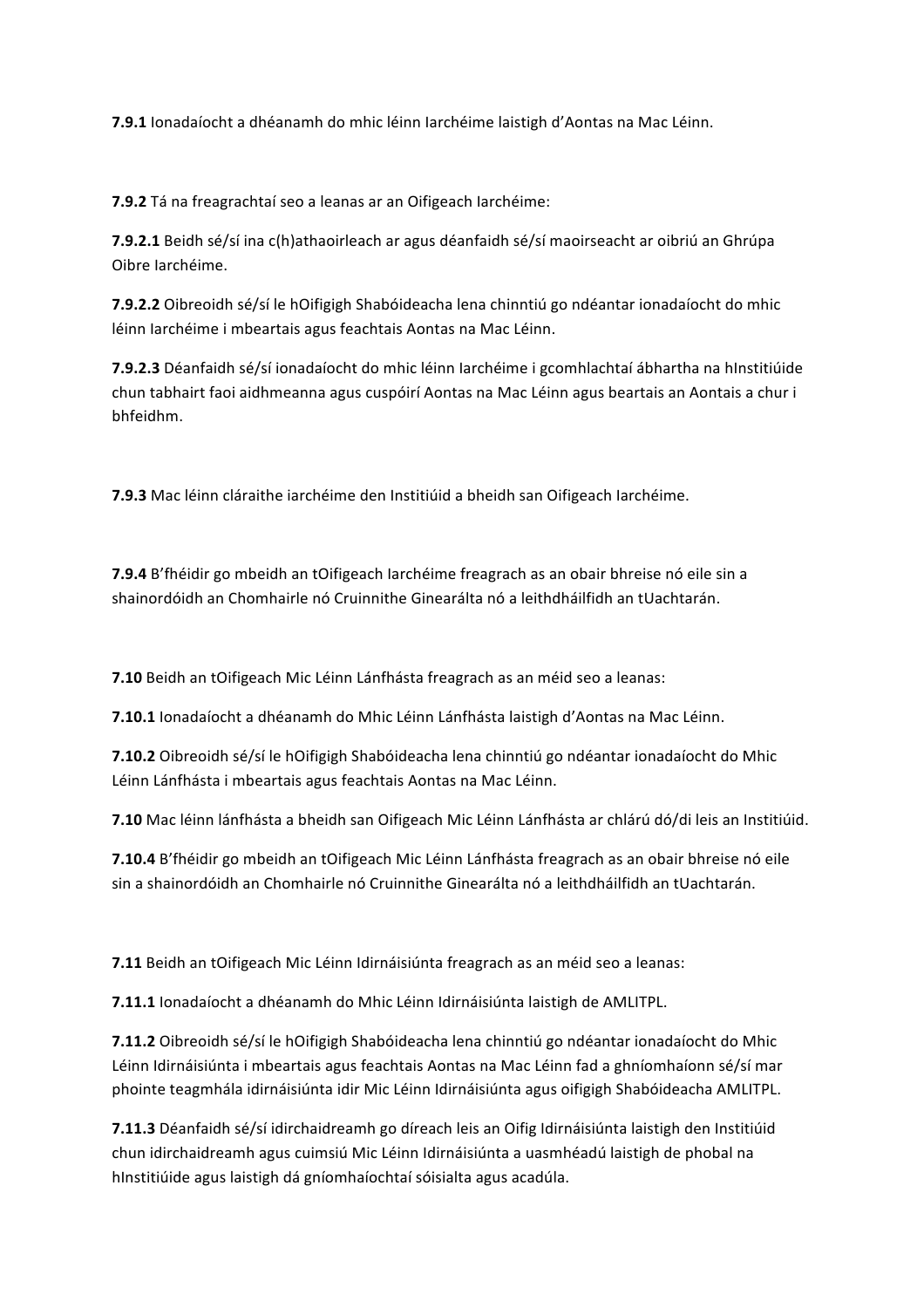**7.11.4** B'fhéidir go mbeidh an tOifigeach Mic Léinn Idirnáisiúnta freagrach as an obair bhreise nó eile sin a shainordóidh an Chomhairle nó Cruinnithe Ginearálta nó a leithdháilfidh an tUachtarán.

**7.12** Ionadaí na Chéad Bhliana:

Ceapfaidh Comhairle na nIonadaithe Ranga Ionadaí na Chéad Bhliana ("Ionadaí") ag an gcéad chruinniú sa bhliain acadúil. Caithfear gurb Ionadaí Ranga atá san iarrthóir.

**7.12.1** Is é ról Ionadaí na Chéad Bhliana a chinntiú go n-éistear le glór an mhic léinn chéad bhliana ar leibhéal Fheidhmeannacht AMLITPL.

**7.12.2** B'fhéidir go mbeidh Ionadaí na Chéad Bhliana freagrach as an obair bhreise nó eile sin a shainordóidh an Chomhairle nó Cruinnithe Ginearálta nó a leithdháilfidh an tUachtarán.

7.13 Tionólaithe Scoile:

**7.13.1** Beidh Tionólaí Scoile ann ó gach scoil san Institiúid. Comhalta d'Fheidhmeannacht AMLITPL a bheidh i ngach duine de na Tionólaithe Scoile.

**7.13.2** Comhaltaí den chomhairle ón scoil ar leith a bheidh sna hiarrthóirí chun Tionólaí Scoile a thoghadh. Déanfaidh Ionadaithe Ranga a scoileanna tionólaithe a toghadh don bhliain acadúil amach romhainn ag Comhairle dheireanach na nIonadaithe Ranga.

**7.13.3** Is é a bheidh i bhfeidhmeanna an Tionólaí Scoile:

**7.13.3.1** Is é an Tionólaí Scoile an príomhionadaí de scoil i bhFeidhmeannacht AMLITPL agus aon choistí eile is féidir a chruthú.

**7.13.3.2** Tá an Tionólaí freagrach as cruinnithe a eagrú agus a fhógairt seachtain amháin sula dtiteann siad amach laistigh de scoil ar leith.

**7.13.3.3** Cabhraíonn tionólaithe le hIonadaithe Ranga ina scoile i gcomhar leis an Leas-Uachtarán / Oifigeach Oideachais.

**7.13.3.4** An obair bhreise nó eile sin a shainordóidh an Chomhairle nó Cruinnithe Ginearálta nó a leithdháilfidh an tUachtarán.

**7.14** I gcás go mbaintear an tionólaí d'oifig, go n-éiríonn sé/sí as, go bhfaigheann sé/sí bás nó i gcás éagumas oifigeach Feidhmiúcháin, cuirfear fothoghchán ar siúl má bhíonn dóthain ama ann, má chinneann Feidhmeannacht AMLITPL é sin. Seachas sin, glacfaidh Feidhmeannacht AMLITPL le freagracht an oifigigh sin.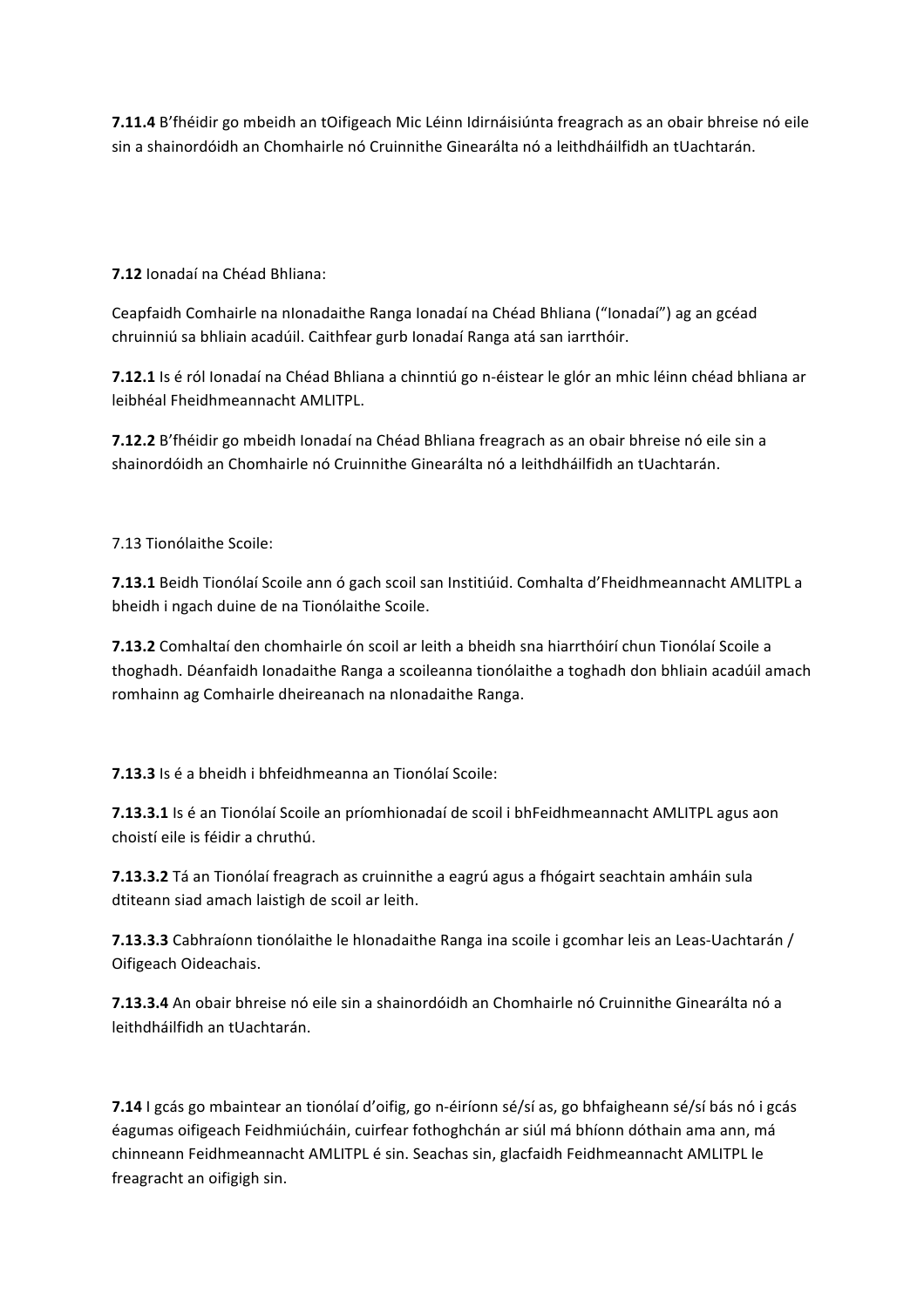**7.15** Ní bheidh breis agus post amháin ag aon duine aonair amháin ag aon tráth amháin, murach go mbítear ag glacadh le dualgais oifigigh as láthair.

**7.16** Roghnóidh Uachtarán AMLITPL a Leas-Uachtarán ar thosú na bliana acadúla.

### **Airteagal a hOcht:** *Toghcháin*

8.1 Déanfar gach toghchán a chur ar siúl trí bhallóid rúnda ag an gcóras ionadaíochta comhréirí trí vóta aonair inaistrithe i gcomhréir leis an reachtaíocht agus rialacháin do thuras an ama chun comhaltaí a thoghadh le Dáil Éireann. Beidh comhaltaí iomlána AMLITPL i dteideal vóta a chaitheamh agus dul san iomaíocht do gach post Feidhmeannachta agus Sabóideacha, gan Tionólaithe agus Ionadaí na Chéad Bhliana a áireamh.

8.2 Ainmneoidh caoga comhalta iomlán de AMLITPL a shíníonn foirm ainmnithe oifigiúil iarrthóirí do phoist oifigigh pháirtaimseartha Fheidhmeannacht AMLITPL. Ainmneoidh aon 150 comhalta iomlán de AMLITPL a shíníonn foirm ainmnithe oifigiúil don chuspóir sin, iarrthóirí do phoist oifigigh pháirtaimseartha Fheidhmeannacht AMLITPL (Oifigigh Shabóideacha).

**8.3** Mura bhfilleann an tOifigeach Feidhmiúcháin neamhshabóideach tofa ar an Institiúid don bhliain acadúil, titfidh fothoghchán amach a luaithe agus is indéanta sa chéad téarma acadúil.

**8.4** In aon toghchán de AMLITPL, beidh ainmniúcháin athoscailte (RON) ar an mballóid.

# **Airteagal a Naoi:** *Oifigigh Shabóideacha*

**9.1** Titfidh Oifigigh Shabóideacha amach sa dara téarma acadúil ag dáta a dheimhníonn an Ceann Comhairimh i gcomhairle le Feidhmeannacht AMLITPL.

**9.2** Beidh an téarma oifige d'Oifigeach Sabóideach ón 1 Iúil go dtí an 30 Meitheamh an bhliain dar gcionn.

**9.3** B'fhéidir go mbeidh ar Oifigigh Shabóideacha atá ag dul as oifig oibriú taobh leis an Oifigeach Sabóideach nua do na chéad trí seachtaine de théarma oifige an Oifigigh Shabóidigh. Is faoi lánrogha na foireann Sabóidí nua a bheidh seo.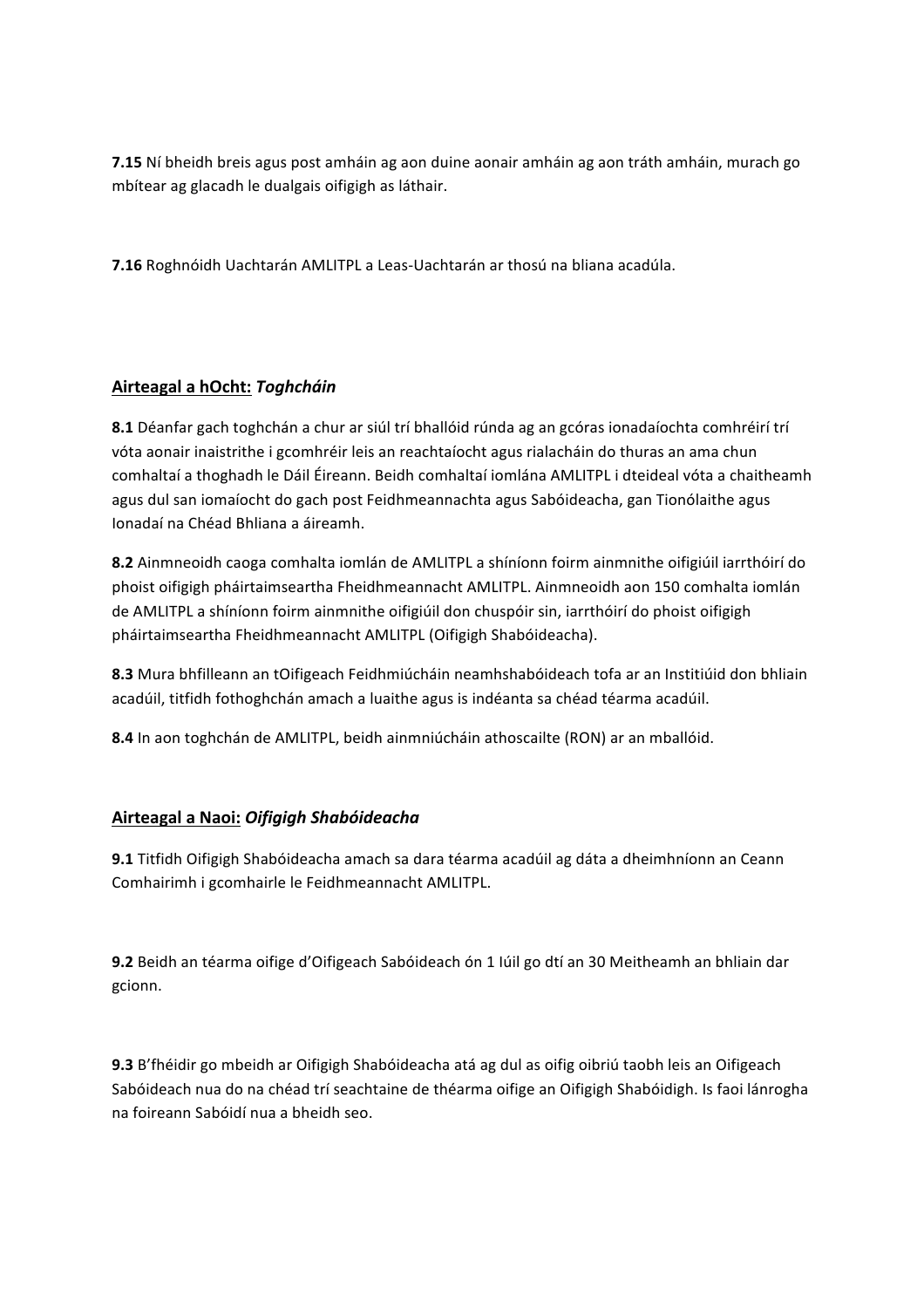**9.4** I gcás táinsimh, éirí as nó bás aon duine de na hOifigigh Shabóideacha, glacfaidh na hOifigigh Shabóideacha eile lena ról go huathoibríoch go dtí gur féidir fothoghchán a chur ar siúl má bhíonn dóthain ama ann, faoi mar a chinneann Feidhmeannacht AMLITPL.

### **Airteagal a Deich: Ceann Comhairimh**

10.1 Beidh Ceann Comhairimh ann a bheartaíonn Feidhmeannacht AMLITPL agus a dhaingníonn Comhairle na nIonadaithe Ranga dheireanach na bliana roimhe sin.

10.2 Ceapfar an Ceann Comhairimh ón 1 Iúil go dtí an 30 Meitheamh an bhliain dar gcionn.

**10.3** Sa chás go n-éiríonn an Ceann Comhairimh as nó nach féidir leis/léi a ról a chomhlíonadh, molfaidh Feidhmeannacht AMLITPL ceapachán nua ag an tráth is luaithe agus is féidir do Chomhairle na nIonadaithe Ranga.

10.4 Beidh an Ceann Comhairimh freagrach as gach toghchán a chur ar siúl d'oifigeach Feidhmiúcháin. Beidh an Ceann Comhairimh freagrach, chomh maith, as gach reifreann a chuir AMLITPL ar siúl a chomhaireamh.

**10.5** Beidh an Ceann Comhairimh freagrach, chomh maith, as toghcháin a chur ar siúl do chomhaltaí Chomhairle AMLITPL nach Oifigigh Feidhmiúcháin AMLITPL iad.

10.6 Ní féidir leis an gCeann Comhairimh aon saghas de bhallraíocht AMLITPL a shealbhú, ná ní bheidh sé/sí fostaithe ag AMLITPL.

**10.7** Ní féidir ach leis an mBord Achomhairc an Ceann Comhairimh a bhaint.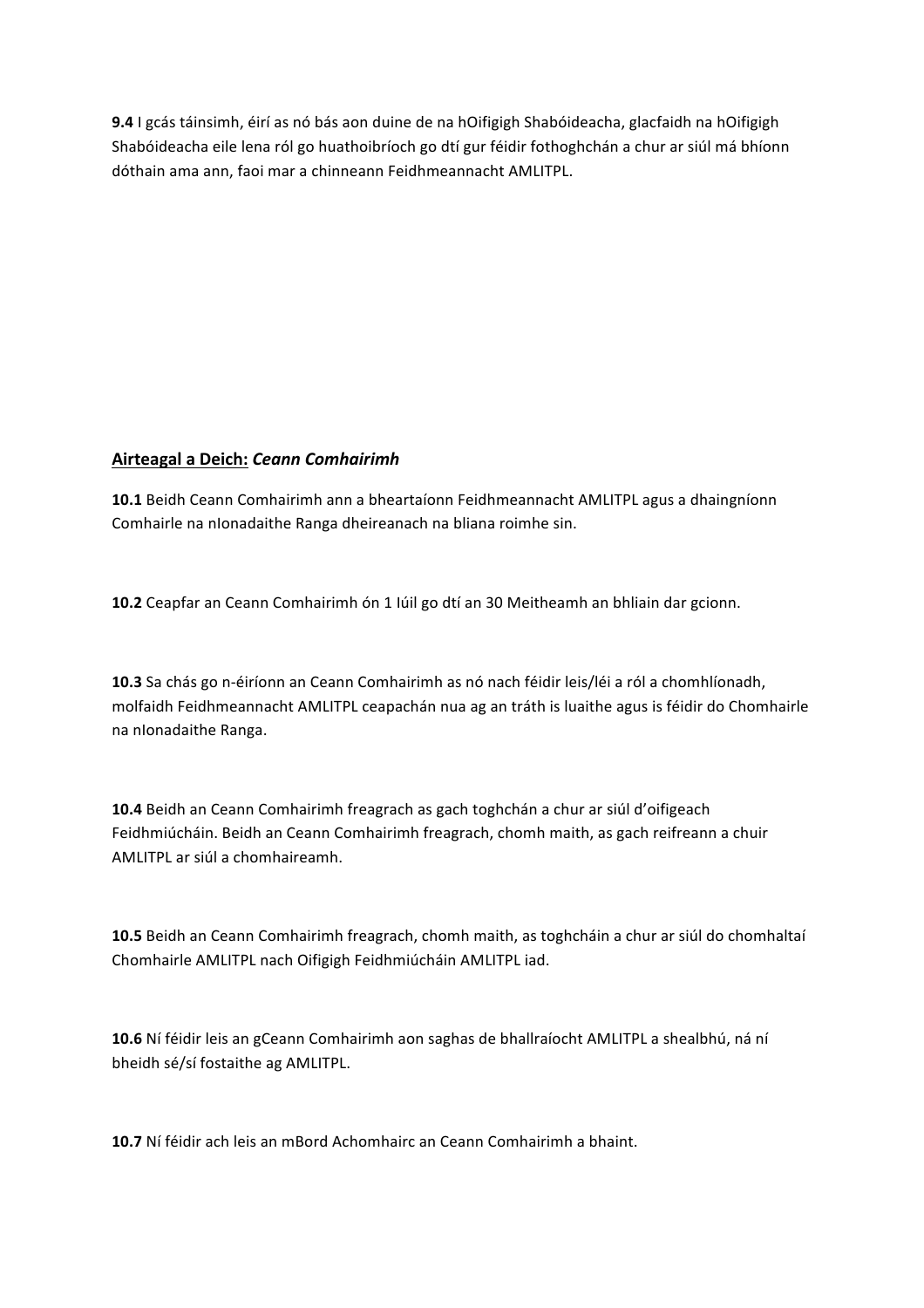**10.8** Beidh an Ceann Comhairimh freagrach as rialacháin a dhréachtú agus a chur i bhfeidhm do gach toghchán agus reifreann faoi réir théarmaí an bhunreachta seo, a bheidh ceangailteach ar na páirtithe go léir a bhíonn bainteach. Cuirfear na rialacháin siúd ar fáil d'iarrthóirí i dtoghcháin agus cuirfear in airde iad ag láithreacha feiceálacha ar fud shuíomhanna uile na hInstitiúide.

**10.9** Caithfidh gach iarrthóir le haghaidh tofa a bheith ina gcomhaltaí iomlána de AMLITPL agus ina mic léinn chláraithe den Institiúid.

**10.10** Beidh cinneadh an Chinn Chomhairimh críochnaitheach i ngach ceist a bhaineann le toghcháin agus reifrinn, seachas i gcás achomhairc leis an mBord Achomhairc.

**10.11** Féadfaidh an ceann comhairimh an cinneadh a dhéanamh chun athchomhaireamh a chur ar siúl dá dtoil féin nó i ndiaidh go n-iarrann iarrthóir nó ionadaí amhlaidh i scríbhinn ar cheachtar taobh i bhfeachtas toghcháin nó reifrinn.

### **Airteagal a hAon Déag:** *Bord Achomhairc Neamhspleách*

11.1 Beidh Bord Achomhairc Neamhspleách AMLITPL ann.

**11.2** Is é an fheidhm a bheidh aige breithniú a dhéanamh ar agus breithiúnas a thabhairt ar an méid seo a leanas:

- 1. Ceisteanna disciplíneacha i ndáil le gach Oifigeach tofa agus comhaltaí de Chomhairle AMLITPL.
- 2. Achomhairc i ndáil le nósanna imeachta AMLITPL agus cinntí cinn chomhairimh.
- 3. Achomhairc a bhaineann le léirmhíniú Uachtarán AMLITPL ar an mbunreacht.

**11.3** Is éard a bheidh sa bhallraíocht:

- 1. Aturnae AMLITPL atá fostaithe ag Feidhmeannacht AMLITPL.
- 2. Beirt iar-Oifigigh Shabóideacha, ar iar-Uachtarán duine amháin díobh.
- 3. Beirt chomhaltaí seachtracha nach raibh ina gcomhaltaí de AMLITPL.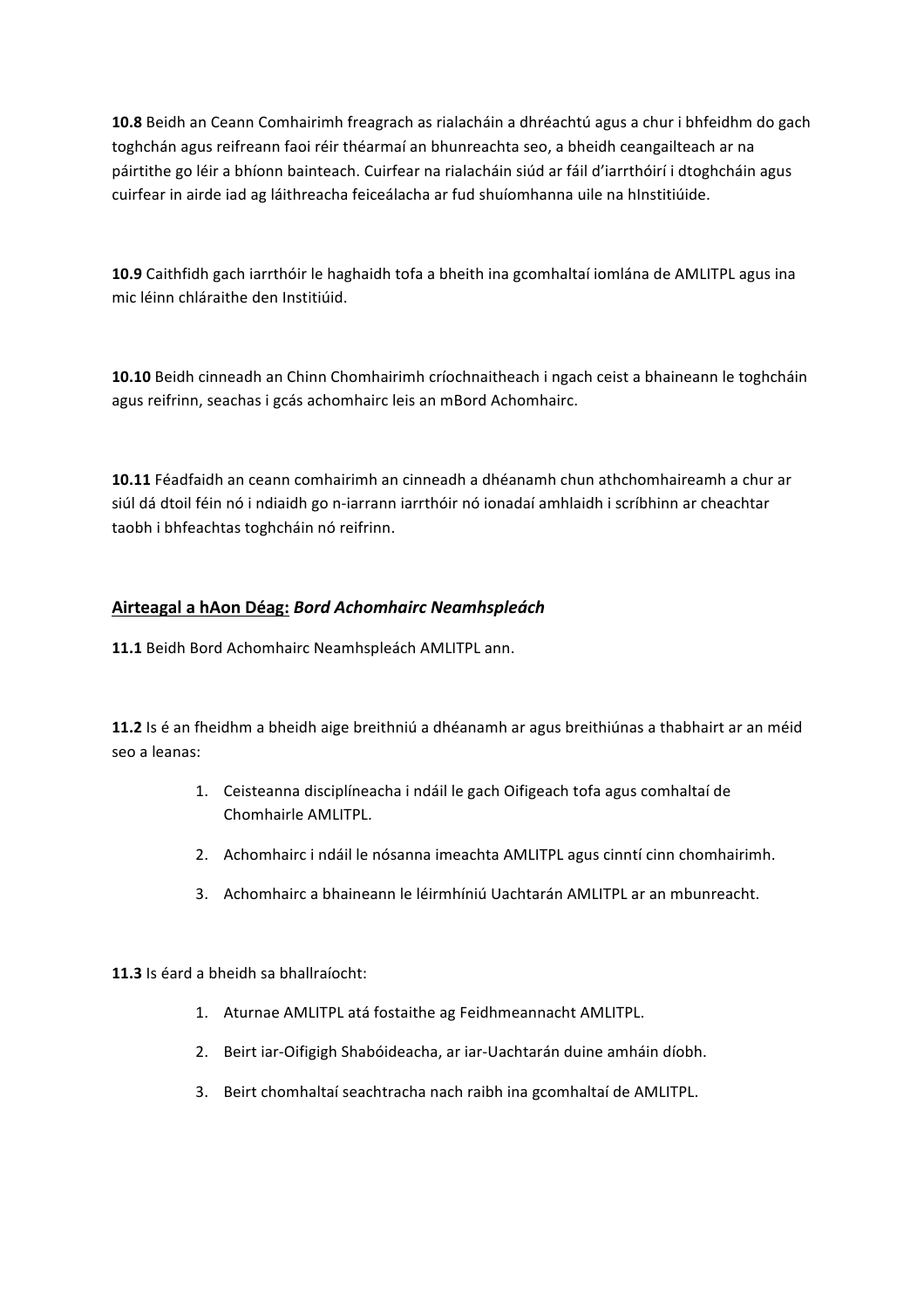**11.4** Déanfaidh an Bord Achomhairc cinneadh ar a nósanna imeachta féin bunaithe ar dhlíthe an cheartais aiceanta.

**11.5** Beidh cinntí uile an Bhoird Achomhairc críochnaitheach.

**11.6** Beidh AMLITPL faoi dhliteanas íoc as na costais go léir a thaibhigh an Bord Achomhairc agus slánóidh sé a chomhaltaí go léir in aghaidh gach dliteanais a thaibhigh siad trína mballraíocht den Bhord Achomhairc.

**11.7** Gabhfaidh táille €60 le gach achomharc. Sa chás go n-éiríonn le hachomharc, aisíocfar an táille.

# **Airteagal a Dó Dhéag:** *Nósanna Imeachta Disciplíneacha*

**12.1** Beidh na hoifigigh go léir faoi cheangal ag Téarmaí agus Coinníollacha dréachtaithe Post Oifigigh ag Feidhmeannacht AMLITPL. Daingneoidh Comhairle na nIonadaithe Ranga na Téarmaí agus Coinníollacha siúd.

**12.2** Ní féidir oifigigh a bhaint ó oifigeach ar feitheamh reifreann táinsimh nuair a baineadh an córam amach agus nuair a bhaintear vóta 50% móide vóta amháin amach i bhfabhar.

**12.3** In éagmais táinsimh, beidh de chumhacht ag an mBord Achomhairc Neamhspleách chun na smachtbhannaí disciplíneacha eile siúd a ghearradh a mheastar is cuí i gcomhthéacs gearáin ar seasadh leis, asbhaint pá agus/nó teidlíocht saoire a laghdú, ina measc ach gan a bheith teoranta dóibh.

### **Airteagal a Trí Déag:** *Saoráil Faisnéise*

**13.1** Beidh aon chomhalta i dteideal cóip den bhunreacht seo a iarraidh ó aon comhalta foirne Sabóideach nó lánaimseartha agus beidh sé ar fáil ar líne, chomh maith.

13.2 Beidh aon chomhalta lánaimseartha de AMLITPL in ann gach leabhar miontuairiscí ar Chruinnithe Ginearálta agus cruinnithe Chomhairle AMLITPL a iniúchadh ag aon oifig de AMLITPL, i rith uaireanta AMLITPL ach fógra dhá lá Institiúide a thabhairt.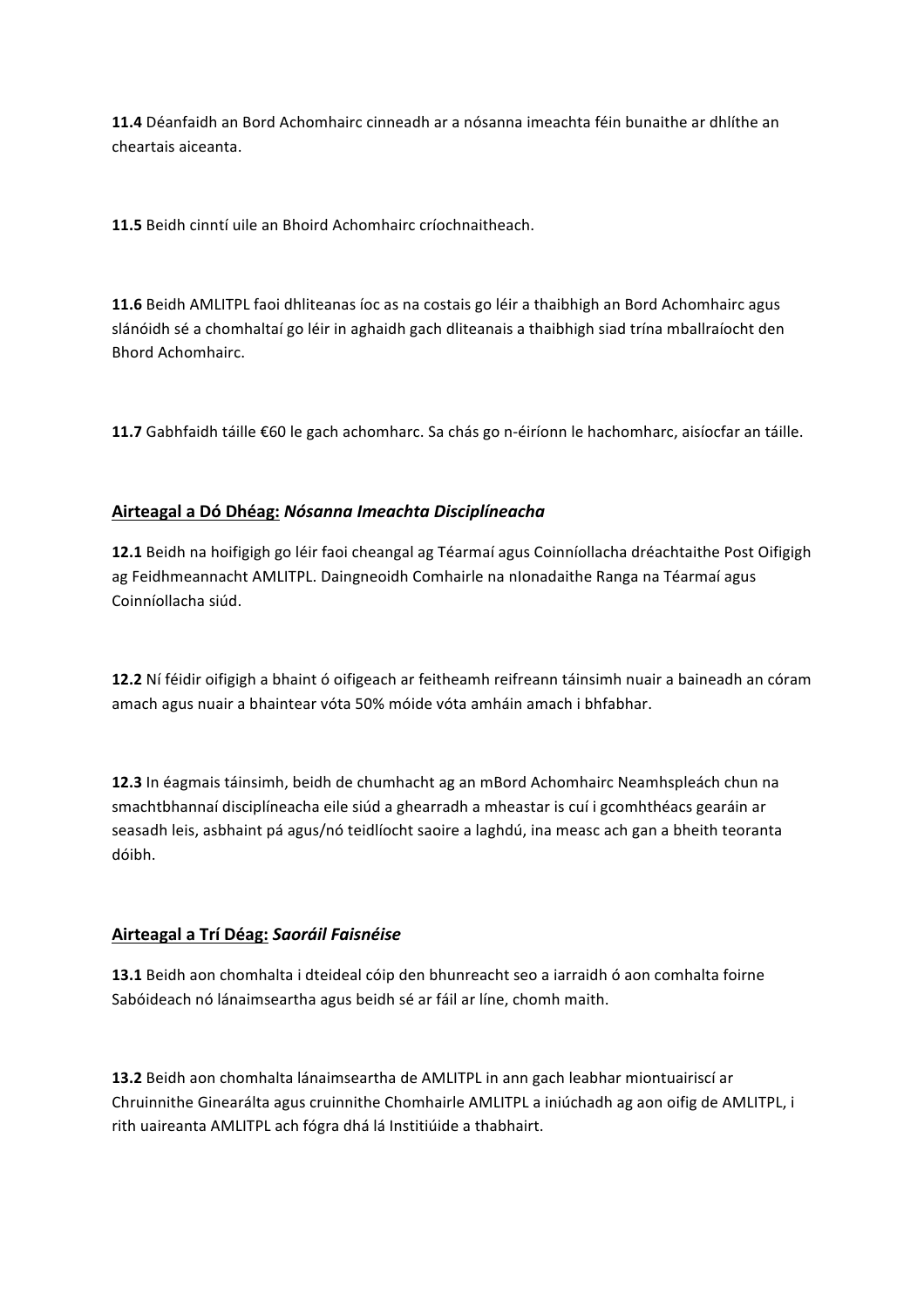**13.3** Caithfear leabhair mhiontuairiscí riarachán na bliana seo caite a thabhairt do na hOifigigh Shabóideacha nua, ina n-iomláine.

### **Airteagal a Ceathair Déag:** *Slánaíocht*

14.1 Slánófar gach oifigeach agus ní bheidh siad faoi dhliteanas íoc as aon chaillteanais an Aontais ná aon éilimh a dhéantar ina n-aghaidh agus iad ag tabhairt faoina ndualgais a fhad agus a thugtar faoi na dualgais siúd i ngnáthchúrsa a bpoist oifigigh nó gur fhaomh an Coiste Feidhmiúcháin é roimh ré.

#### **Airteagal a Cúig Déag:** *Sceidil*

**15.1** Is féidir le Comhairle na nIonadaithe Ranga sceidil a chur leis an mbunreacht seo faoi mar a chomhaontaíonn sí agus faoi mar a gcaitheann sí vóta air ach ní chuirfear iad in Airteagal ach ar feitheamh reifreann bunreachtúil.

### **Airteagal a Sé Déag:** *Sainmhínithe*

16.1 Tabharfar "an Institiúid" feasta ar Institiúid Teicneolaíochta Phort Láirge. Tabharfar "AMLITPL" feasta ar Aontas Mic Léinn Institiúid Teicneolaíochta Phort Láirge.

**16.2** Duine aonair a bheidh i "mac léinn lánaimseartha" a chláraigh ar chúrsa óna dteastaíonn freastal lánaimseartha san Institiúid.

**16.3** Duine aonair é "mac léinn páirtaimseartha" atá cláraithe staidéar a dhéanamh ar chúrsa aitheanta páirtaimseartha san Institiúid.

**16.4** Mac léinn atá in "athfhoghlaimeoir" a bhfuil sárthorthaí bainte amach aige/aici i modúil ó bhlianta roimhe seo.

16.5 Mac léinn é "mac léinn Erasmus" ó scéim Erasmus gan aird ar an tír óna dtagann siad.

**16.6** Oifigeach lánaimseartha íoctha é "Oifigeach Sabóideach" a thoghtar leis an bpost sin i gcomhréir leis na hAirteagail a chuimsítear laistigh den bhunreacht seo.